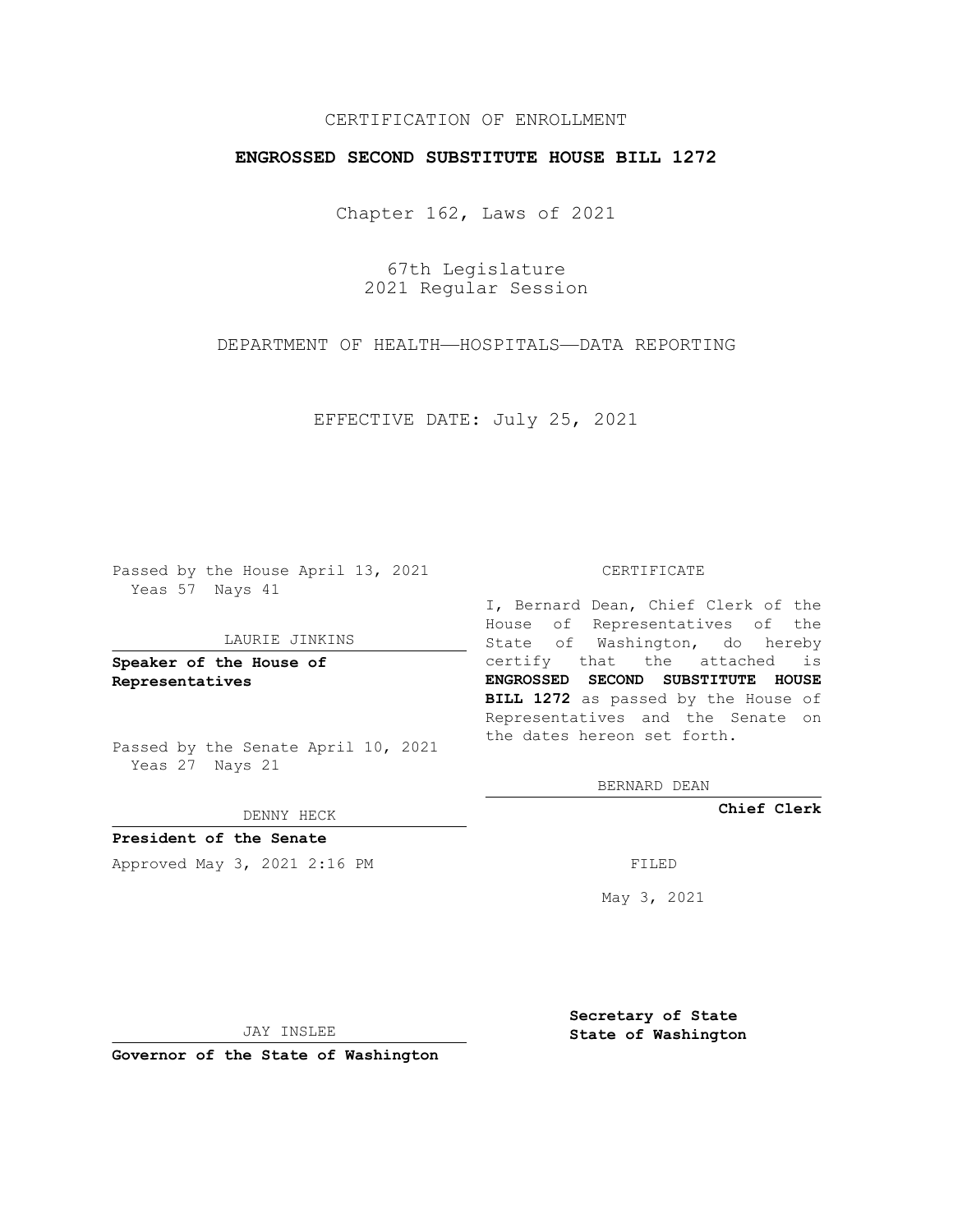#### **ENGROSSED SECOND SUBSTITUTE HOUSE BILL 1272**

AS AMENDED BY THE SENATE

Passed Legislature - 2021 Regular Session

## **State of Washington 67th Legislature 2021 Regular Session**

**By** House Appropriations (originally sponsored by Representatives Macri, Cody, Fitzgibbon, Davis, Hackney, Thai, Kloba, Rule, Simmons, Pollet, Dolan, Slatter, Riccelli, and Harris-Talley)

READ FIRST TIME 02/22/21.

 AN ACT Relating to health system transparency; amending RCW 43.70.052, 70.01.040, and 70.41.470; adding a new section to chapter 43.70 RCW; adding a new section to chapter 70.41 RCW; and creating new sections.4

5 BE IT ENACTED BY THE LEGISLATURE OF THE STATE OF WASHINGTON:

6 **Sec. 1.** RCW 43.70.052 and 2014 c 220 s 2 are each amended to 7 read as follows:

 (1)(a) To promote the public interest consistent with the purposes of chapter 492, Laws of 1993 as amended by chapter 267, Laws 10 of 1995, the department shall ((continue to)) require hospitals to submit hospital financial and patient discharge information, including any applicable information reported pursuant to section 2 13 of this act, which shall be collected, maintained, analyzed, and disseminated by the department. The department shall, if deemed cost-15 effective and efficient, contract with a private entity for any or all parts of data collection. Data elements shall be reported in conformance with a uniform reporting system established by the department. This includes data elements identifying each hospital's revenues, expenses, contractual allowances, charity care, bad debt, other income, total units of inpatient and outpatient services, and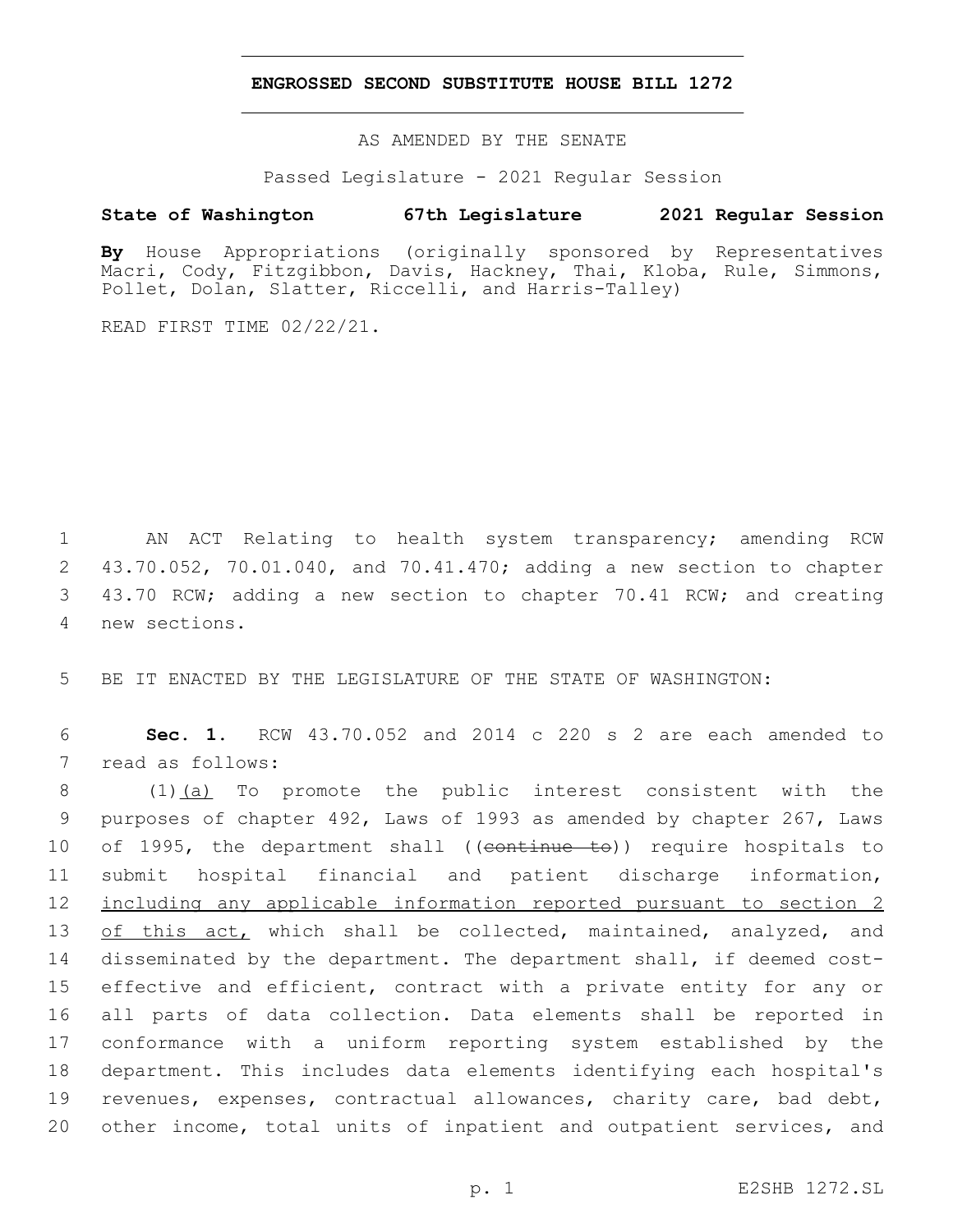other financial and employee compensation information reasonably 2 necessary to fulfill the purposes of this section.

 (b) Data elements relating to use of hospital services by patients shall be the same as those currently compiled by hospitals through inpatient discharge abstracts. The department shall encourage and permit reporting by electronic transmission or hard copy as is 7 practical and economical to reporters.

 (c) By January 1, 2023, the department must revise the uniform reporting system to further delineate hospital expenses reported in 10 the other direct expense category in the statement of revenue and 11 expense. The department must include the following additional categories of expenses within the other direct expenses category:

- (i) Blood supplies;
- 14 (ii) Contract staffing;
- (iii) Information technology, including licenses and maintenance;
- 16 (iv) Insurance and professional liability;
- (v) Laundry services;
- (vi) Legal, audit, and tax professional services;
- (vii) Purchased laboratory services;
- 20 (viii) Repairs and maintenance;
- 21 (ix) Shared services or system office allocation;
- (x) Staff recruitment;
- (xi) Training costs;
- 24 (xii) Taxes;
- (xiii) Utilities; and
- (xiv) Other noncategorized expenses.
- 27 (d) The department must revise the uniform reporting system to further delineate hospital revenues reported in the other operating revenue category in the statement of revenue and expense. The department must include the following additional categories of revenues within the other operating revenues category:
- (i) Donations;
- (ii) Grants;
- (iii) Joint venture revenue;
- (iv) Local taxes;
- (v) Outpatient pharmacy;
- (vi) Parking;
- (vii) Quality incentive payments;
- (viii) Reference laboratories;
- (ix) Rental income;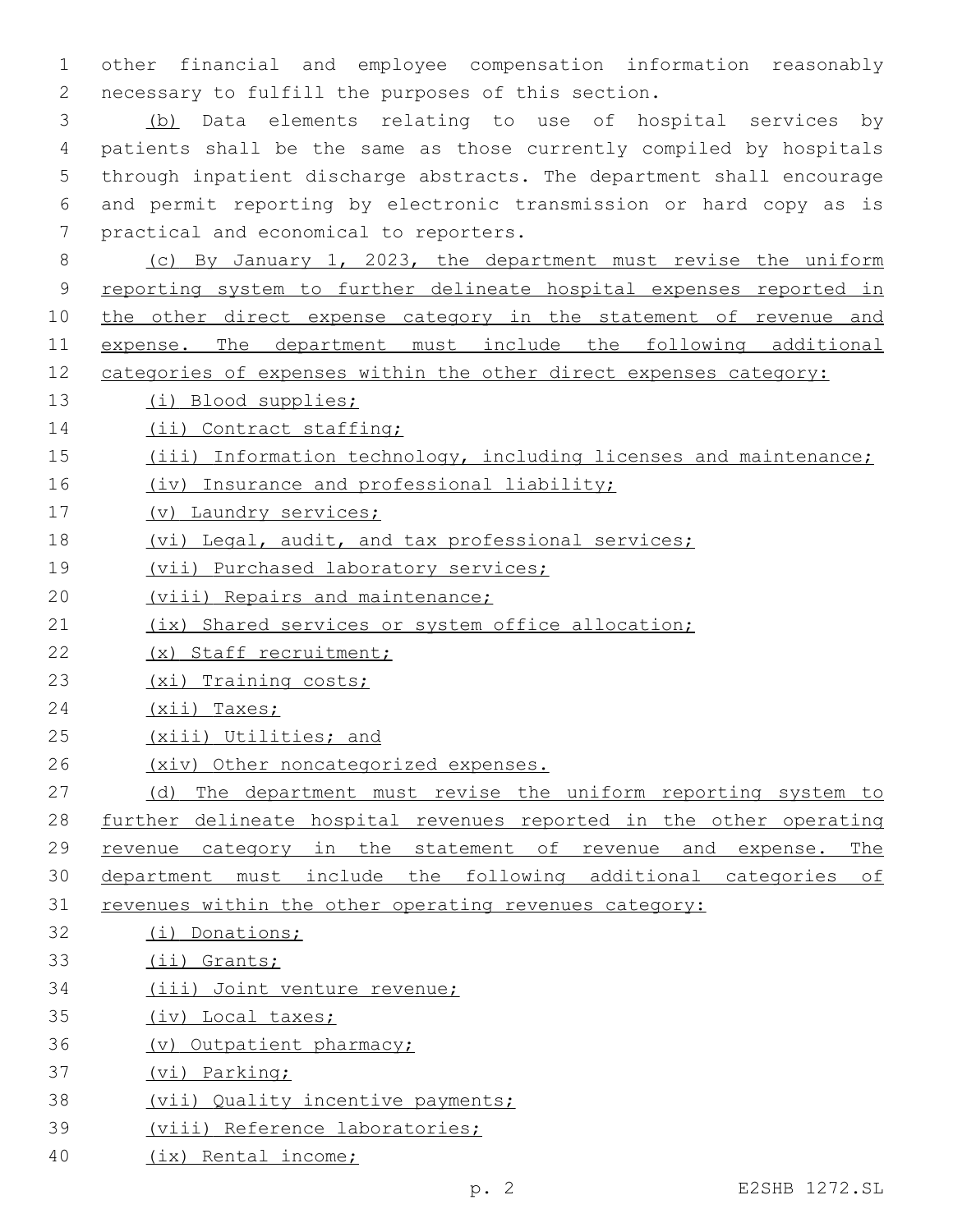(x) Retail cafeteria; and

2 (xi) Other noncategorized revenues.

 (e)(i) A hospital, other than a hospital designated by medicare as a critical access hospital or sole community hospital, must report line items and amounts for any expenses or revenues in the other noncategorized expenses category in (c)(xiv) of this subsection or the other noncategorized revenues category in (d)(xi) of this subsection that either have a value: (A) Of \$1,000,000 or more; or (B) representing one percent or more of the total expenses or total revenues; or

 (ii) A hospital designated by medicare as a critical access 12 hospital or sole community hospital must report line items and 13 amounts for any expenses or revenues in the other noncategorized expenses category in (c)(xiv) of this subsection or the other 15 noncategorized revenues category in (d) (xi) of this subsection that 16 represent the greater of: (A) \$1,000,000; or (B) one percent or more 17 of the total expenses or total revenues.

 (f) A hospital must report any money, including loans, received 19 by the hospital or a health system to which it belongs from a federal, state, or local government entity in response to a national 21 or state-declared emergency, including a pandemic. Hospitals must 22 report this information as it relates to federal, state, or local 23 money received after January 1, 2020, in association with the COVID-19 pandemic. The department shall provide guidance on reporting pursuant to this subsection.

 (2) In identifying financial reporting requirements, the department may require both annual reports and condensed quarterly reports from hospitals, so as to achieve both accuracy and timeliness in reporting, but shall craft such requirements with due regard of 30 the data reporting burdens of hospitals.

 (3)(a) Beginning with compensation information for 2012, unless a hospital is operated on a for-profit basis, the department shall require a hospital licensed under chapter 70.41 RCW to annually submit employee compensation information. To satisfy employee compensation reporting requirements to the department, a hospital shall submit information as directed in (a)(i) or (ii) of this subsection. A hospital may determine whether to report under (a)(i) or (ii) of this subsection for purposes of reporting.

 (i) Within one hundred thirty-five days following the end of each hospital's fiscal year, a nonprofit hospital shall file the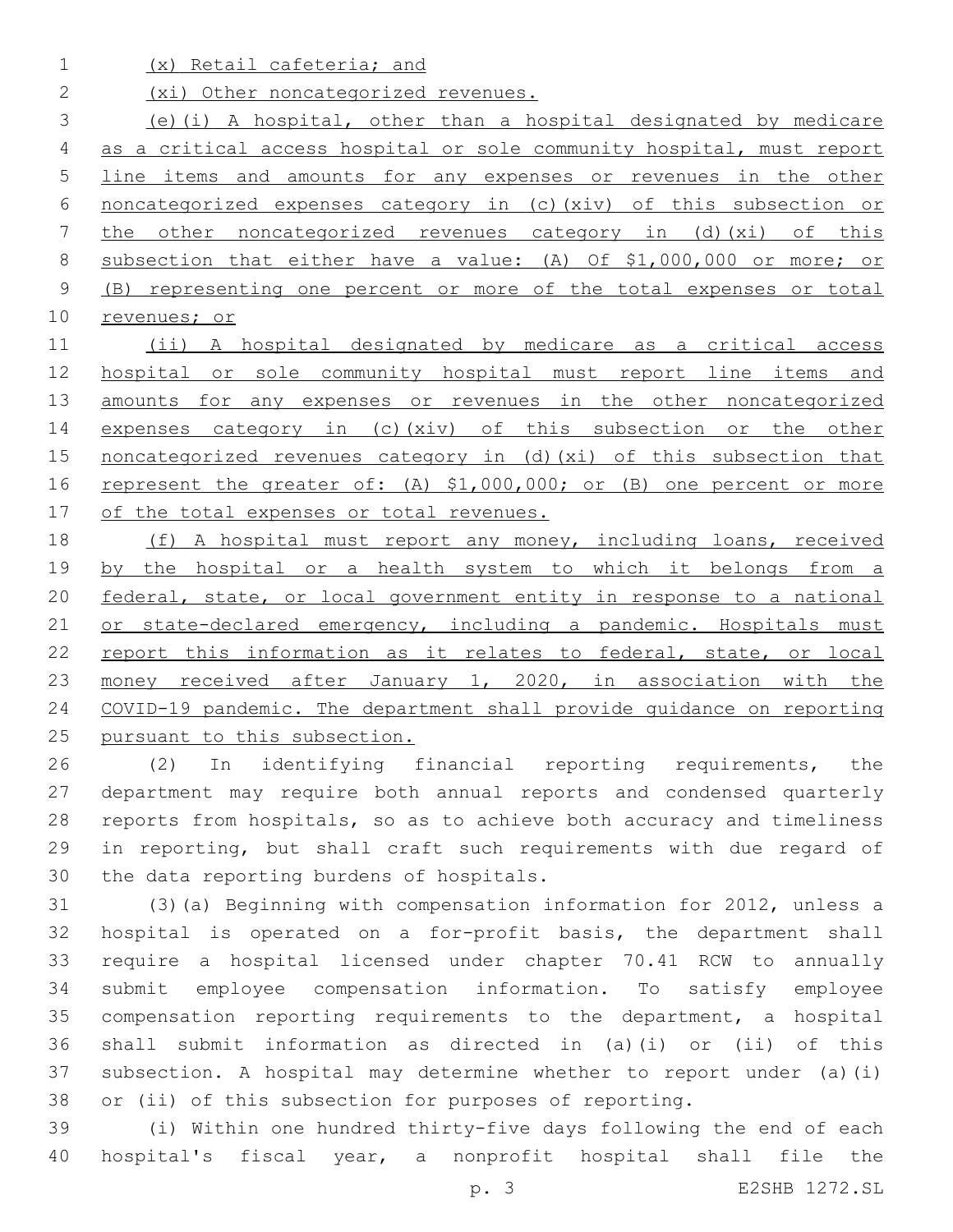appropriate schedule of the federal internal revenue service form 990 that identifies the employee compensation information with the department. If the lead administrator responsible for the hospital or the lead administrator's compensation is not identified on the schedule of form 990 that identifies the employee compensation information, the hospital shall also submit the compensation information for the lead administrator as directed by the department's form required in (b) of this subsection.

 (ii) Within one hundred thirty-five days following the end of each hospital's calendar year, a hospital shall submit the names and compensation of the five highest compensated employees of the hospital who do not have any direct patient responsibilities. Compensation information shall be reported on a calendar year basis for the calendar year immediately preceding the reporting date. If those five highest compensated employees do not include the lead administrator for the hospital, compensation information for the lead administrator shall also be submitted. Compensation information shall include base compensation, bonus and incentive compensation, other payments that qualify as reportable compensation, retirement and other deferred compensation, and nontaxable benefits.

 (b) To satisfy the reporting requirements of this subsection (3), the department shall create a form and make it available no later than August 1, 2012. To the greatest extent possible, the form shall follow the format and reporting requirements of the portion of the internal revenue service form 990 schedule relating to compensation information. If the internal revenue service substantially revises its schedule, the department shall update its form.

 (4) The health care data collected, maintained, and studied by the department shall only be available for retrieval in original or processed form to public and private requestors pursuant to 31 subsection  $((+7+))$  (9) of this section and shall be available within a reasonable period of time after the date of request. The cost of retrieving data for state officials and agencies shall be funded through the state general appropriation. The cost of retrieving data for individuals and organizations engaged in research or private use of data or studies shall be funded by a fee schedule developed by the department that reflects the direct cost of retrieving the data or 38 study in the requested form.

 (5) The department shall, in consultation and collaboration with 40 ((the federally recognized)) tribes, urban or other Indian health

p. 4 E2SHB 1272.SL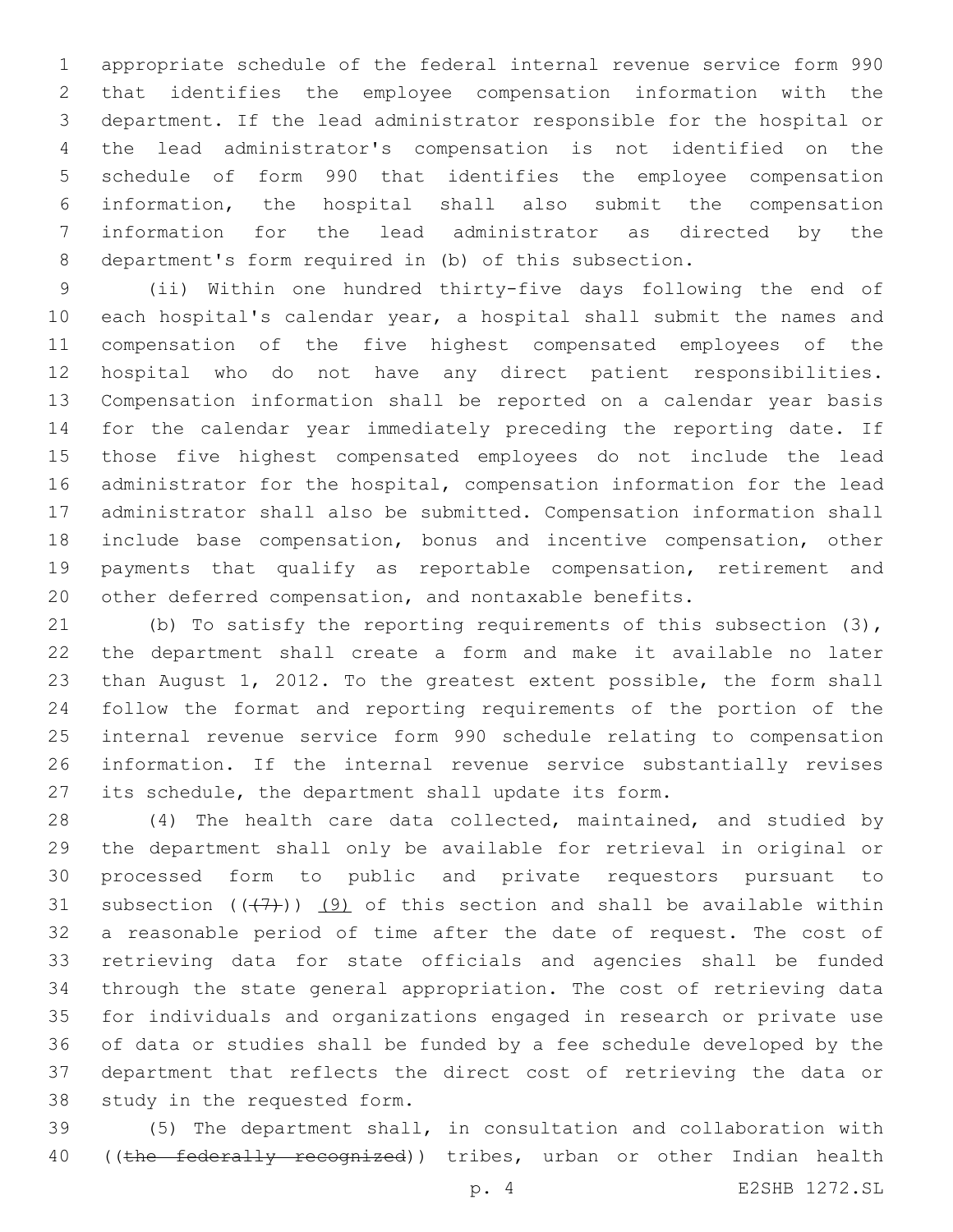service organizations, and the federal area Indian health service, design, develop, and maintain an American Indian-specific health 3 data, statistics information system.

 (6)(a) Except as provided in subsection (c) of this section, beginning January 1, 2023, patient discharge information reported by hospitals to the department must identify patients by race, ethnicity, gender identity, sexual orientation, preferred language, any disability, and zip code of primary residence. The department shall provide guidance on reporting pursuant to this subsection. When requesting demographic information under this subsection, a hospital must inform patients that providing the information is voluntary. If a hospital fails to report demographic information under this 13 subsection because a patient refused to provide the information, the department may not take any action against the hospital for failure to comply with reporting requirements or other licensing standards on that basis.

 (b) The department must develop a waiver process for the requirements of (a) of this subsection for a hospital that is certified by the centers for medicare and medicaid services as a critical access hospital, is certified by the centers of medicare and 21 medicaid services as a sole community hospital, or qualifies as a medicare dependent hospital due to economic hardship, technological limitations that are not reasonably in the control of the hospital, 24 or other exceptional circumstance demonstrated by the hospital. The 25 waiver must be limited to one year or less, or for any other 26 specified time frame set by the department. Hospitals may apply for waiver extensions.

28 (c) Subject to funding appropriated specifically for this purpose, the department shall establish a process no later than 30 October 1, 2022, for any hospital that is certified by the centers for medicare and medicaid services as a critical access hospital, is certified by the centers for medicare and medicaid services as a sole community hospital, or qualifies as a medicare dependent hospital, to apply for a grant to support updating the hospital's electronic health records system to comply with the requirements of this subsection, subject to the following:

 (i) A hospital owned or operated by a health system that owns or operates two or more hospitals is not eligible to apply for a grant under this subsection;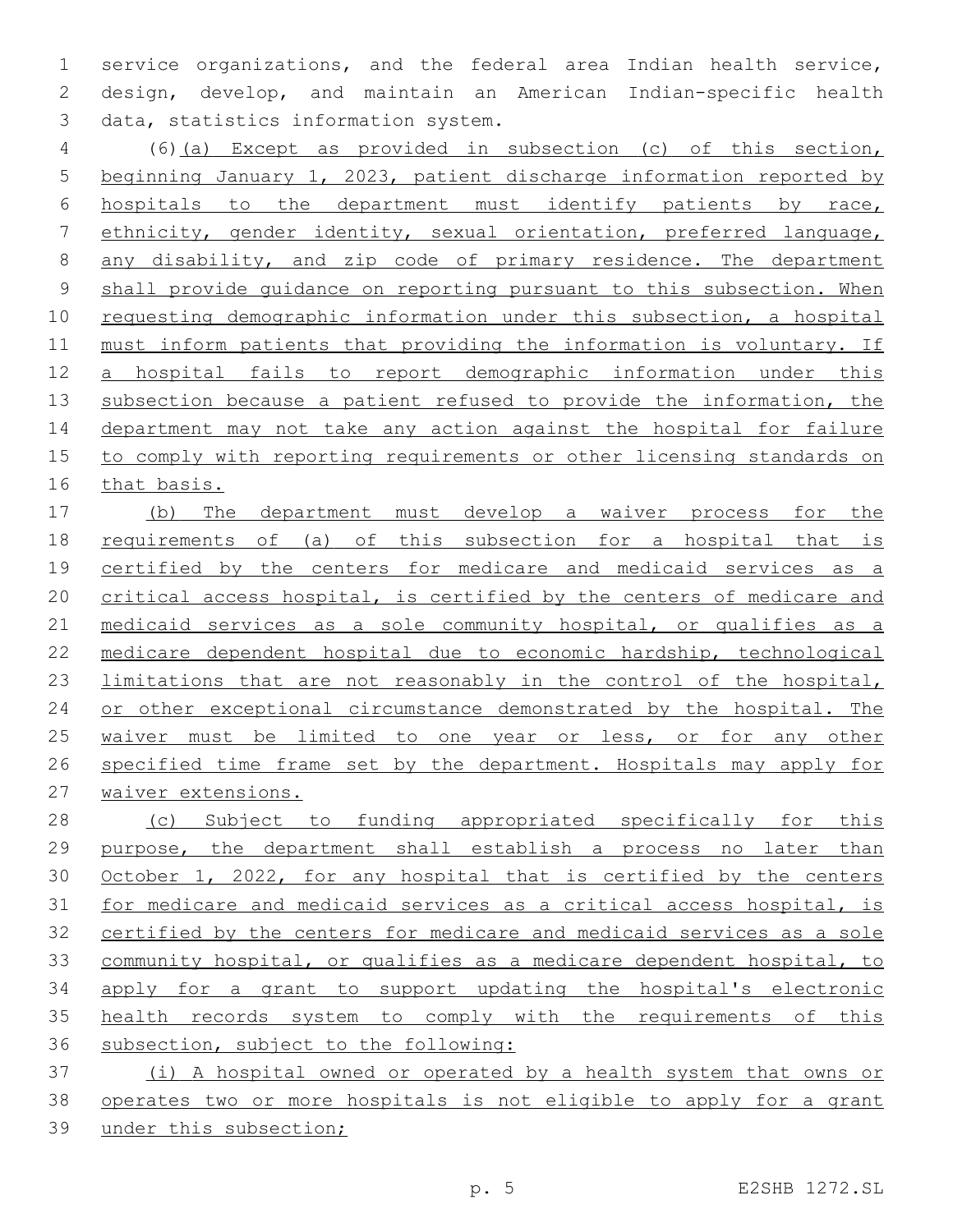(ii) In considering a hospital application, the department may consider information about the hospital's need for financial support 3 to alter the hospital's electronic health records system, including, 4 but not limited to, demonstrated costs necessary to update the hospital's current electronic health record system to comply with the requirements in this section and evidence of need for financial assistance. The department may provide grant amounts of varying sizes 8 depending on the need of the applicant hospital;

 (iii) A hospital that receives a grant under this section must update the hospital's electronic health records system to comply with 11 the requirements of this section before the hospital may make other changes to its electronic health records system, except for changes 13 that are required for security, compliance, or privacy purposes; and

 (iv) A hospital that receives a grant under this section must comply with subsection (a) of this section no later than July 1, 2023.

# 17 (d) The department shall adopt rules to implement this subsection (6) no later than July 1, 2022.

 (7) Beginning January 1, 2023, each hospital must report to the department, on a quarterly basis, the number of submitted and completed charity care applications that the hospital received in the prior quarter and the number of charity care applications approved in 23 the prior quarter pursuant to the hospital's charity care policy, consistent with chapter 70.170 RCW. The department shall develop a standard form for hospitals to use in submitting information pursuant to this subsection.

 (8) All persons subject to the data collection requirements of this section shall comply with departmental requirements established 29 by rule in the acquisition of data.

 $((+7+))$  (9) The department must maintain the confidentiality of patient discharge data it collects under subsections (1) and (6) of this section. Patient discharge data that includes direct and indirect identifiers is not subject to public inspection and the department may only release such data as allowed for in this section. Any agency that receives patient discharge data under (a) or (b) of this subsection must also maintain the confidentiality of the data and may not release the data except as consistent with subsection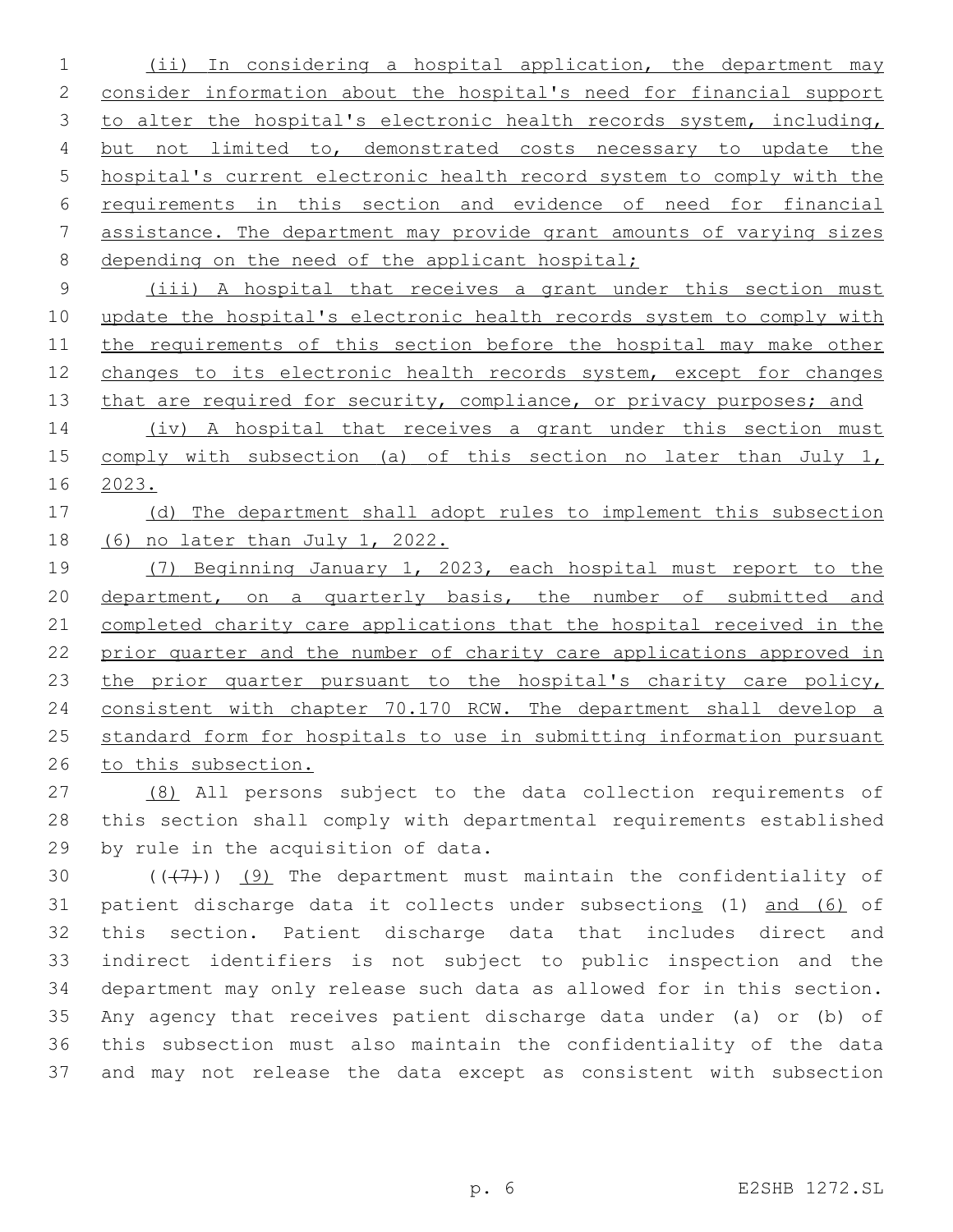1 (((8))) (10)(b) of this section. The department may release the data 2 as follows:

 (a) Data that includes direct and indirect patient identifiers, as specifically defined in rule, may be released to:

 (i) Federal, state, and local government agencies upon receipt of a signed data use agreement with the department; and

 (ii) Researchers with approval of the Washington state institutional review board upon receipt of a signed confidentiality 9 agreement with the department.

 (b) Data that does not contain direct patient identifiers but may contain indirect patient identifiers may be released to agencies, researchers, and other persons upon receipt of a signed data use 13 agreement with the department.

 (c) Data that does not contain direct or indirect patient 15 identifiers may be released on request.

16 ( $(\overline{(+8)}$ )) (10) Recipients of data under subsection  $((\overline{(+7)}))$  (9)(a) and (b) of this section must agree in a written data use agreement, 18 at a minimum, to:

 (a) Take steps to protect direct and indirect patient identifying information as described in the data use agreement; and

 (b) Not redisclose the data except as authorized in their data use agreement consistent with the purpose of the agreement.

23 ( $(\frac{49}{})$ ) (11) Recipients of data under subsection  $(\frac{47}{})$ ) (9)(b) and (c) of this section must not attempt to determine the identity of persons whose information is included in the data set or use the data in any manner that identifies individuals or their families.

( $(\overline{+10})$ )  $(12)$  For the purposes of this section:

 (a) "Direct patient identifier" means information that identifies 29 a patient; and

 (b) "Indirect patient identifier" means information that may identify a patient when combined with other information.

 $(1)$  ( $(11)$ ))  $(13)$  The department must adopt rules necessary to carry out its responsibilities under this section. The department must 34 consider national standards when adopting rules.

 NEW SECTION. **Sec. 2.** A new section is added to chapter 43.70 36 RCW to read as follows:

 (1)(a) Beginning July 1, 2022, for a health system operating a hospital licensed under chapter 70.41 RCW, the health system must annually submit to the department a consolidated annual income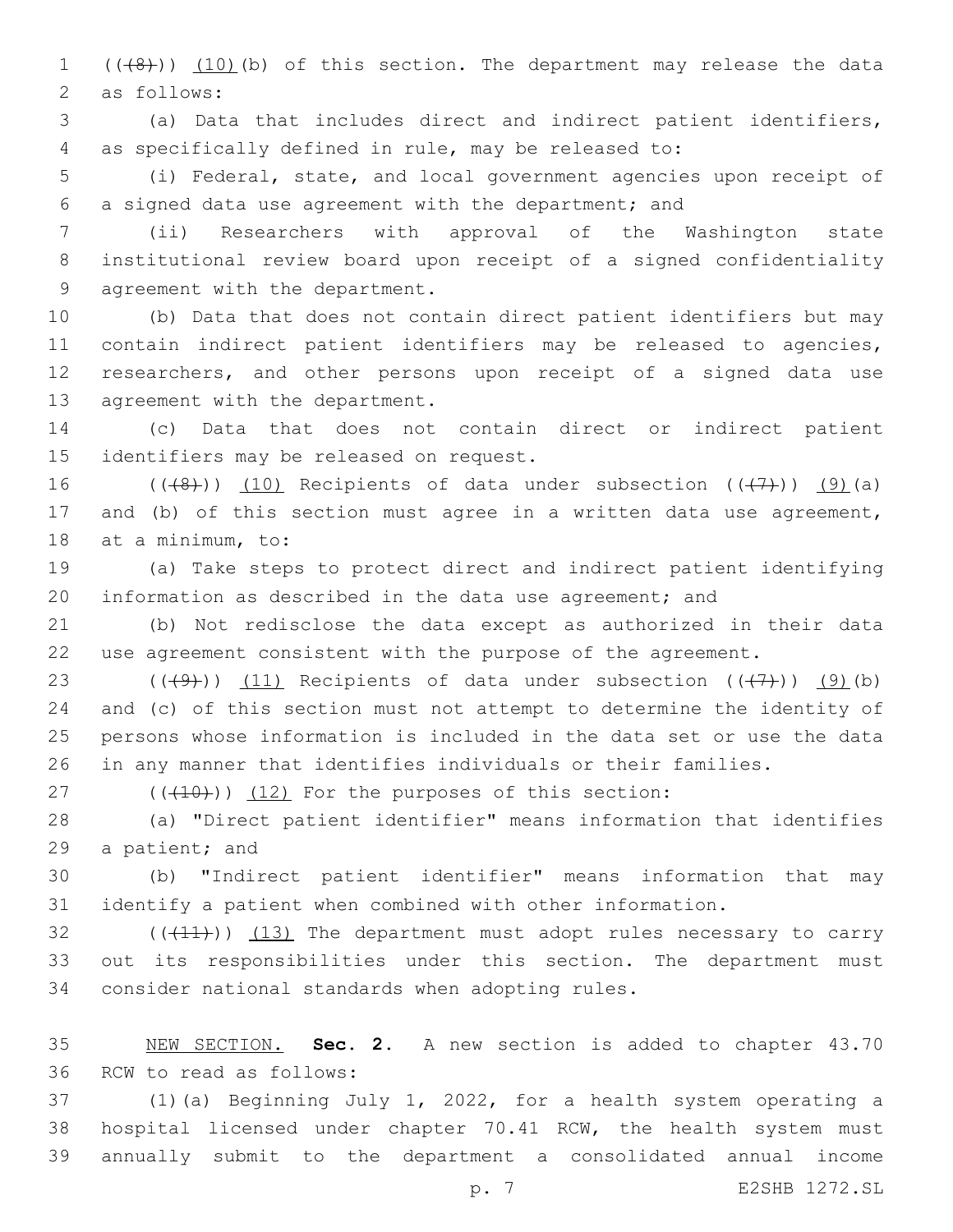statement and balance sheet, including hospitals, ambulatory surgical facilities, health clinics, urgent care clinics, physician groups, health-related laboratories, long-term care facilities, home health agencies, dialysis facilities, ambulance services, behavioral health settings, and virtual care entities that are operated in Washington.

 (b) The state auditor's office shall provide the department with audited financial statements for all hospitals owned or operated by a public hospital district under chapter 70.44 RCW. Public hospital districts are not required to submit additional information to the 10 department under this subsection.

 (2) The department must make information submitted under this section available in the same manner as hospital financial data.

 NEW SECTION. **Sec. 3.** A new section is added to chapter 70.41 14 RCW to read as follows:

 The department shall contract with the University of Washington school of nursing to lead an interdisciplinary study to analyze the 17 impact of the number, type, education, training, and experience of acute care hospital staffing personnel on patient mortality and patient outcomes utilizing scientifically sound research methods most effective for all involved stakeholders. The University of Washington school of nursing must work in collaboration with the other schools in the University of Washington health sciences administration. The study should control for other contributing factors, including but not limited to access to equipment, patients' underlying conditions and diagnoses, patients' demographics information, the trauma level designation of the hospital, transfers from other hospitals, and external factors impacting hospital volumes. The study must be completed by September 1, 2022, and the department shall submit the study to the appropriate committees of the legislature by October 1, 30 2022.

 **Sec. 4.** RCW 70.01.040 and 2012 c 184 s 1 are each amended to 32 read as follows:

 (1) Prior to the delivery of nonemergency services, a provider- based clinic that charges a facility fee shall provide a notice to any patient that the clinic is licensed as part of the hospital and the patient may receive a separate charge or billing for the facility component, which may result in a higher out-of-pocket expense.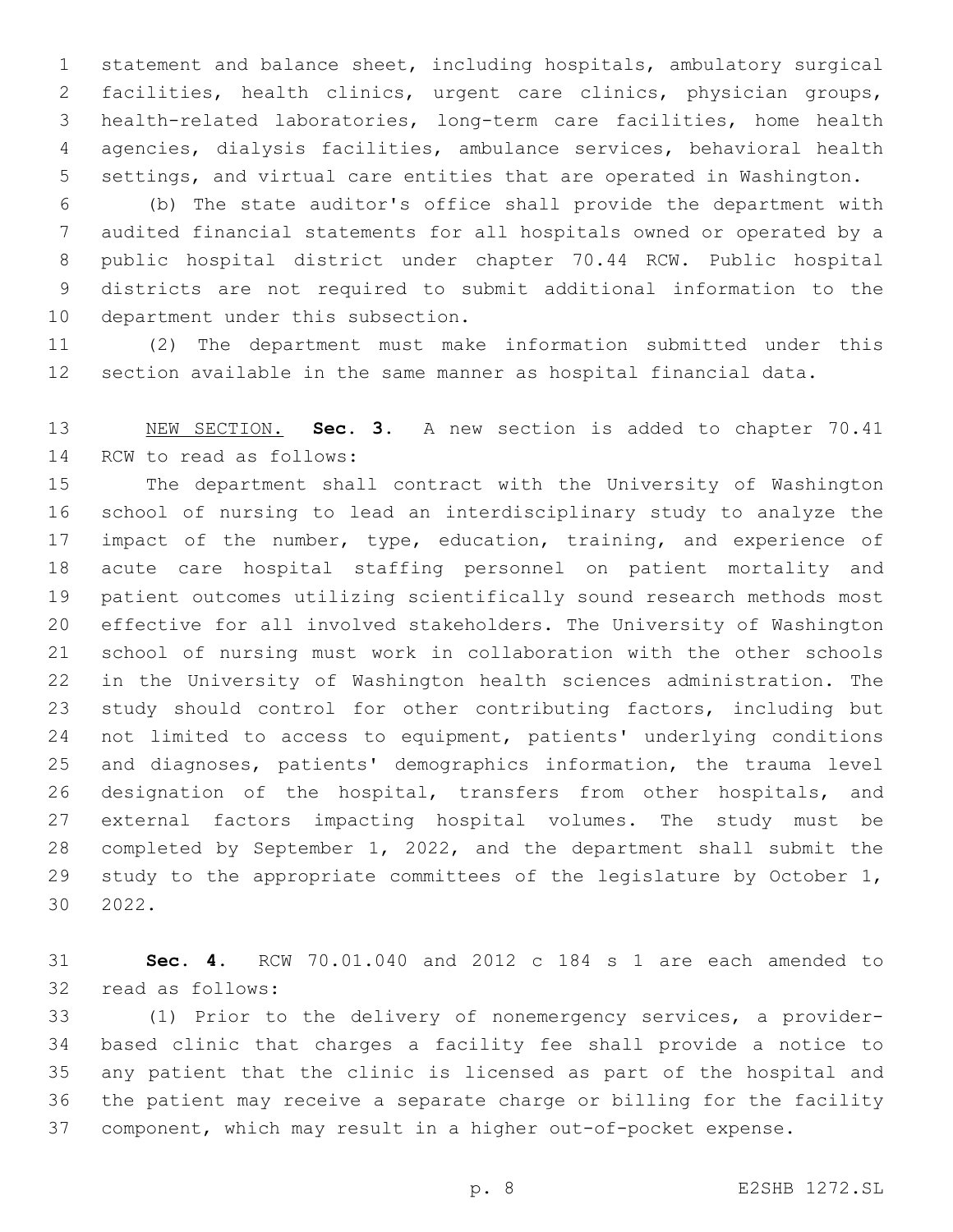(2) Each health care facility must post prominently in locations easily accessible to and visible by patients, including its website, a statement that the provider-based clinic is licensed as part of the hospital and the patient may receive a separate charge or billing for the facility, which may result in a higher out-of-pocket expense.

 (3) Nothing in this section applies to laboratory services, imaging services, or other ancillary health services not provided by 8 staff employed by the health care facility.

 (4) As part of the year-end financial reports submitted to the department of health pursuant to RCW 43.70.052, all hospitals with provider-based clinics that bill a separate facility fee shall 12 report:

 (a) The number of provider-based clinics owned or operated by the hospital that charge or bill a separate facility fee;

 (b) The number of patient visits at each provider-based clinic 16 for which a facility fee was charged or billed for the year;

 (c) The revenue received by the hospital for the year by means of 18 facility fees at each provider-based clinic; and

 (d) The range of allowable facility fees paid by public or 20 private payers at each provider-based clinic.

(5) For the purposes of this section:21

 (a) "Facility fee" means any separate charge or billing by a provider-based clinic in addition to a professional fee for physicians' services that is intended to cover building, electronic medical records systems, billing, and other administrative and 26 operational expenses.

 (b) "Provider-based clinic" means the site of an off-campus 28 clinic or provider office ((<del>located at least two hundred fifty yards</del> from the main hospital buildings or as determined by the centers for 30 medicare and medicaid services,)) that is owned by a hospital licensed under chapter 70.41 RCW or a health system that operates one or more hospitals licensed under chapter 70.41 RCW, is licensed as part of the hospital, and is primarily engaged in providing diagnostic and therapeutic care including medical history, physical examinations, assessment of health status, and treatment monitoring. This does not include clinics exclusively designed for and providing laboratory, X-ray, testing, therapy, pharmacy, or educational services and does not include facilities designated as rural health clinics.39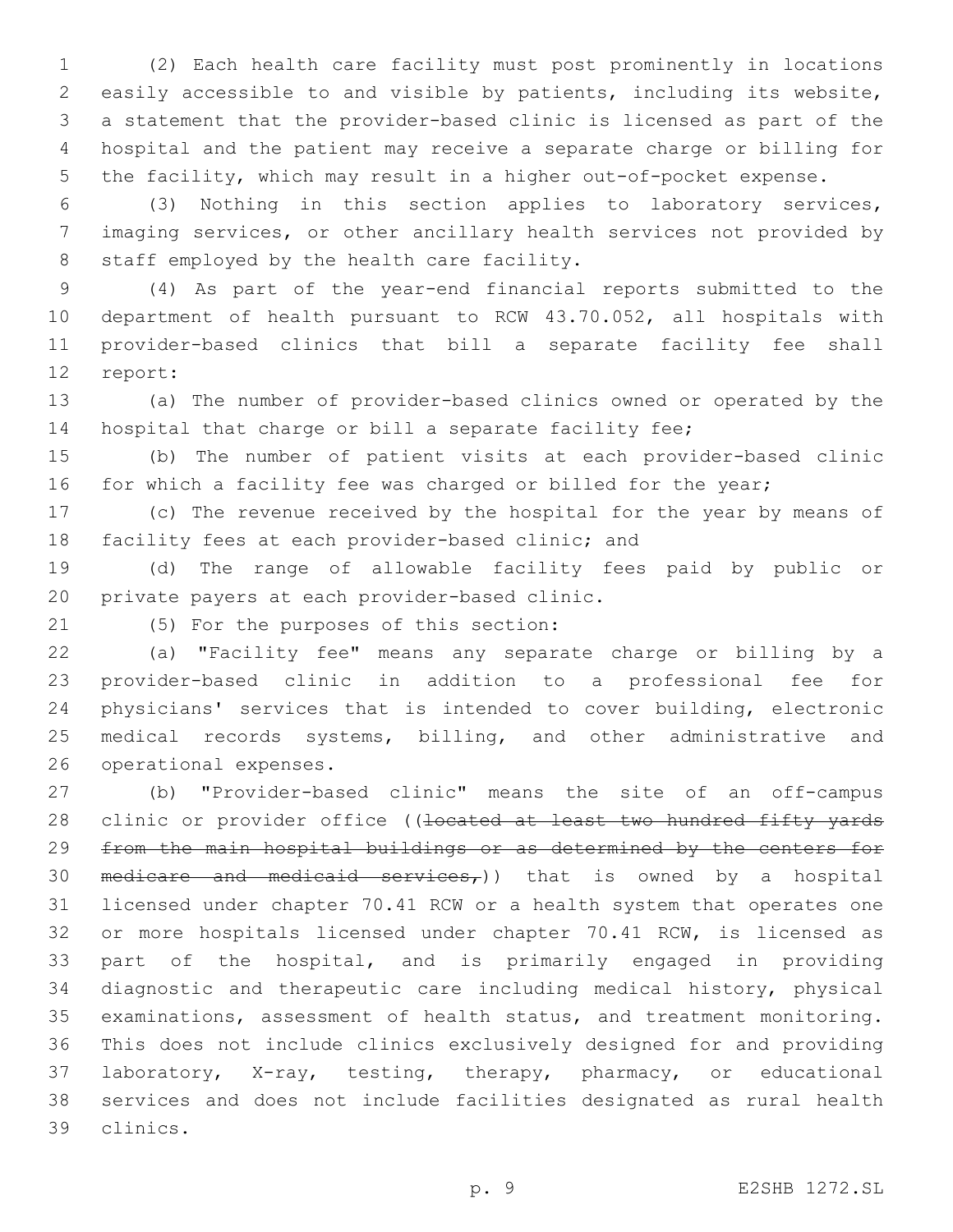**Sec. 5.** RCW 70.41.470 and 2012 c 103 s 1 are each amended to 2 read as follows:

 (1) As of January 1, 2013, each hospital that is recognized by the internal revenue service as a 501(c)(3) nonprofit entity must make its federally required community health needs assessment widely available to the public and submit it to the department within fifteen days of submission to the internal revenue service. Following 8 completion of the initial community health needs assessment, each 9 hospital in accordance with the internal revenue service( $(\tau)$ ) shall 10 complete and make widely available to the public and submit to the 11 department an assessment once every three years. The department must post the information submitted to it pursuant to this subsection on its website.

14 (2)(a) Unless contained in the community health needs assessment under subsection (1) of this section, a hospital subject to the requirements under subsection (1) of this section shall make public 17 and submit to the department a description of the community served by the hospital, including both a geographic description and a 19 description of the general population served by the hospital; and demographic information such as leading causes of death, levels of 21 chronic illness, and descriptions of the medically underserved, low-income, and minority, or chronically ill populations in the 23 community.

 (b)(i) Beginning July 1, 2022, a hospital, other than a hospital designated by medicare as a critical access hospital or sole community hospital, that is subject to the requirements under subsection (1) of this section must annually submit to the department an addendum which details information about activities identified as community health improvement services with a cost of \$5,000 or more. The addendum must include the type of activity, the method in which the activity was delivered, how the activity relates to an identified community need in the community health needs assessment, the target 33 population for the activity, strategies to reach the target population, identified outcome metrics, the cost to the hospital to 35 provide the activity, the methodology used to calculate the hospital's costs, and the number of people served by the activity. If 37 a community health improvement service is administered by an entity 38 other than the hospital, the other entity must be identified in the addendum.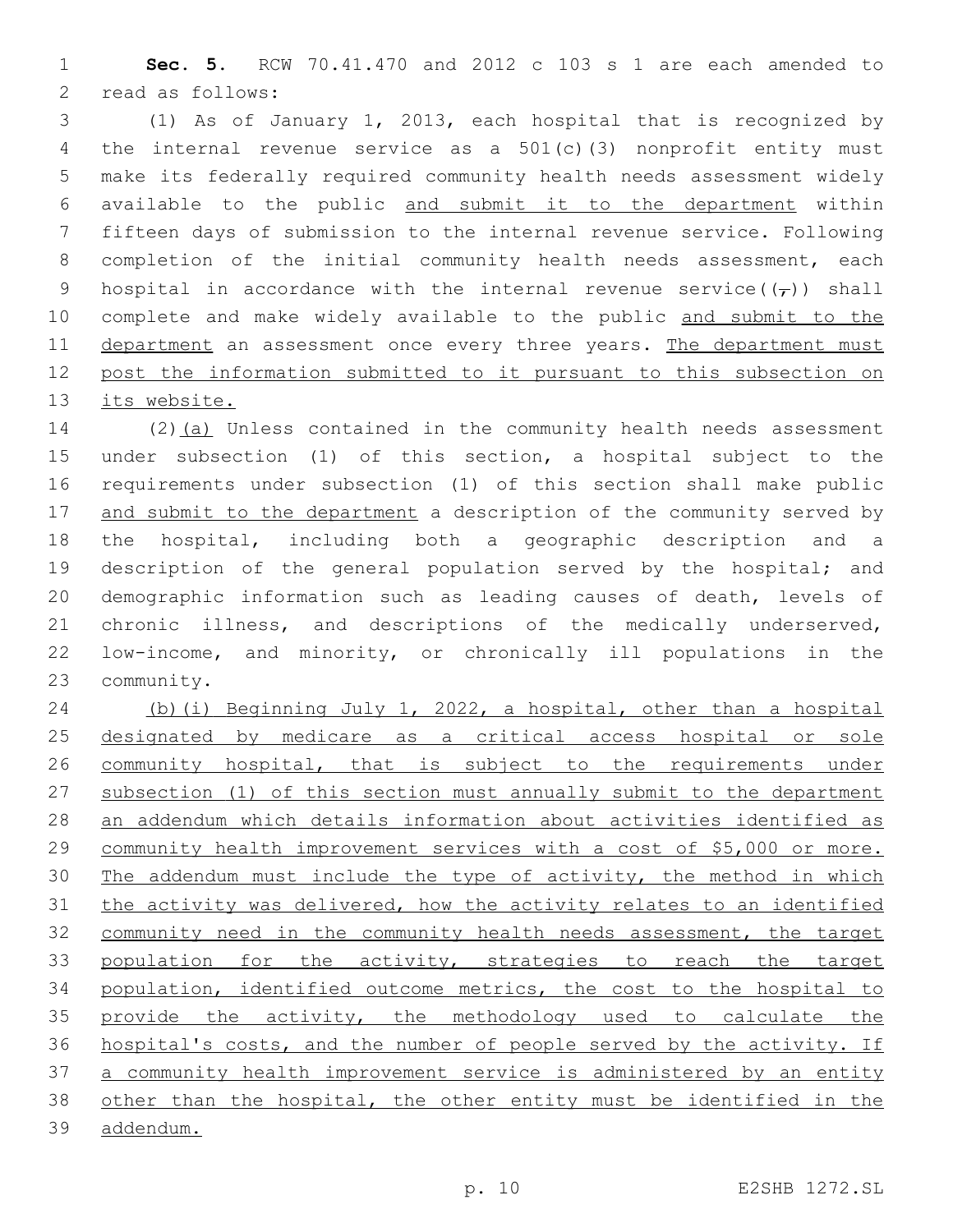(ii) Beginning July 1, 2022, a hospital designated by medicare as a critical access hospital or sole community hospital that is subject 3 to the requirements under subsection (1) of this section must annually submit to the department an addendum which details information about the 10 highest cost activities identified as community health improvement services. The addendum must include the type of activity, the method in which the activity was delivered, how the activity relates to an identified community need in the community 9 health needs assessment, the target population for the activity, 10 strategies to reach the target population, identified outcome 11 metrics, the cost to the hospital to provide the activity, the methodology used to calculate the hospital's costs, and the number of 13 people served by the activity. If a community health improvement 14 service is administered by an entity other than the hospital, the other entity must be identified in the addendum.

 (iii) The department shall require the reporting of demographic information about participant race, ethnicity, any disability, gender identity, preferred language, and zip code of primary residency. The department, in consultation with interested entities, may revise the required demographic information according to an established six-year 21 review cycle about participant race, ethnicity, disabilities, gender identity, preferred language, and zip code of primary residence that must be reported under (b)(i) and (ii) of this subsection (2). At a 24 minimum, the department's consultation process shall include community organizations that provide community health improvement 26 services, communities impacted by health inequities, health care workers, hospitals, and the governor's interagency coordinating council on health disparities. The department shall establish a six- year cycle for the review of the information requested under this subsection (2)(b)(iii).

 (iv) The department shall provide guidance on participant data collection and the reporting requirements under this subsection (2)(b). The guidance shall include a standard form for the reporting of information under this subsection (2)(b). The standard form must allow for the reporting of community health improvement services that are repeated within a reporting period to be combined within the addendum as a single project with the number of instances of the services listed. The department must develop the guidelines in consultation with interested entities, including an association 40 representing hospitals in Washington, labor unions representing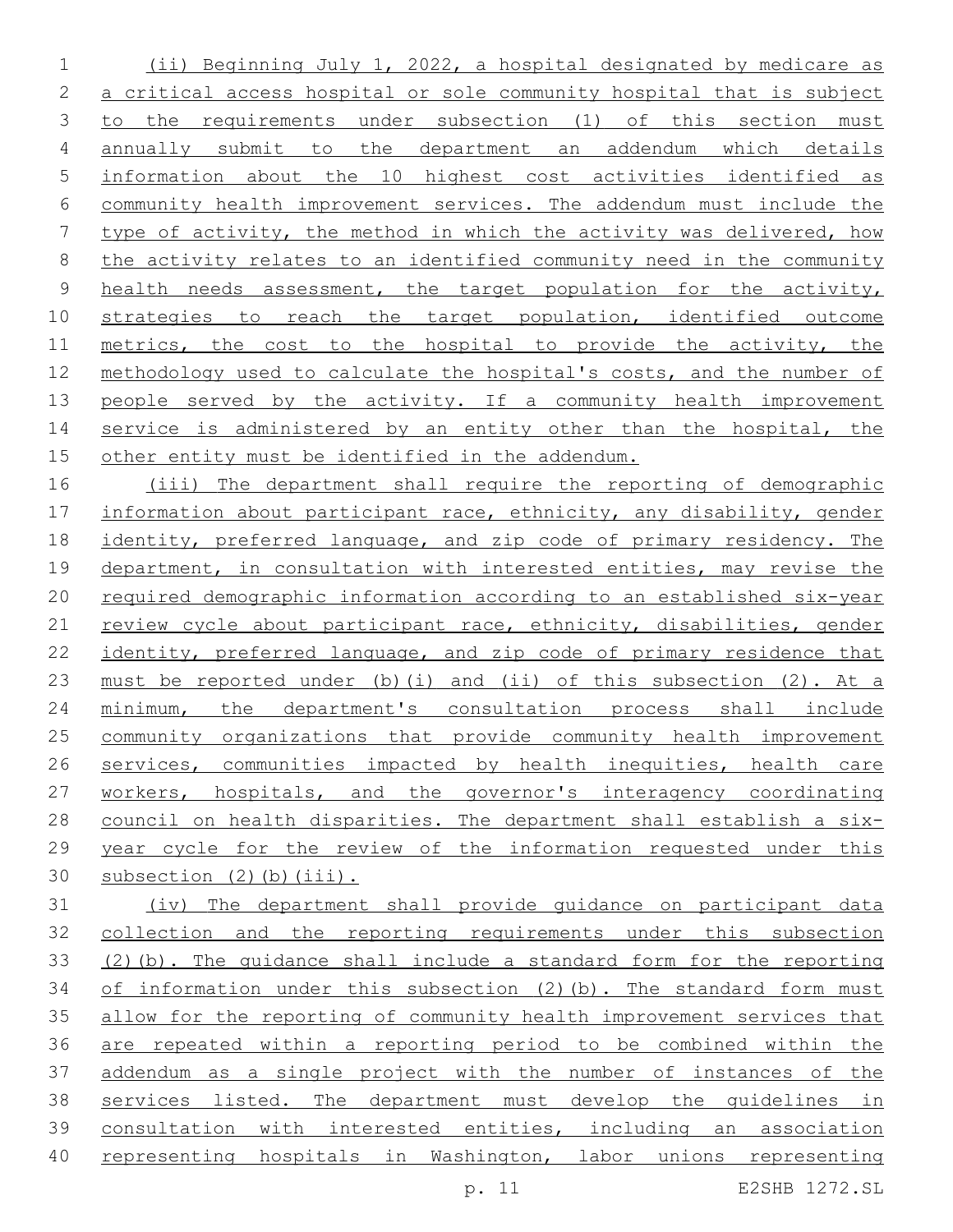workers who work in hospital settings, and community health board associations. The department must post the information submitted to it pursuant to this subsection (2)(b) on its website.

 (3)(a) Each hospital subject to the requirements of subsection (1) of this section shall make widely available to the public a community benefit implementation strategy within one year of completing its community health needs assessment. In developing the implementation strategy, hospitals shall consult with community-based organizations and stakeholders, and local public health jurisdictions, as well as any additional consultations the hospital decides to undertake. Unless contained in the implementation strategy under this subsection (3)(a), the hospital must provide a brief explanation for not accepting recommendations for community benefit proposals identified in the assessment through the stakeholder consultation process, such as excessive expense to implement or 16 infeasibility of implementation of the proposal.

 (b) Implementation strategies must be evidence-based, when available; or development and implementation of innovative programs and practices should be supported by evaluation measures.

 (4) When requesting demographic information under subsection (2)(b) of this section, a hospital must inform participants that providing the information is voluntary. If a hospital fails to report demographic information under subsection (2)(b) of this section because a participant refused to provide the information, the department may not take any action against the hospital for failure to comply with reporting requirements or other licensing standards on 27 that basis.

28 (5) For the purposes of this section, the term "widely available to the public" has the same meaning as in the internal revenue 30 service quidelines.

 NEW SECTION. **Sec. 6.** The department of health shall develop any forms or guidance required in this act at least 60 days before hospitals are required to utilize the form or guidance.

 NEW SECTION. **Sec. 7.** If specific funding for the purposes of 35 this act, referencing this act by bill or chapter number, is not provided by June 30, 2021, in the omnibus appropriations act, this act is null and void.